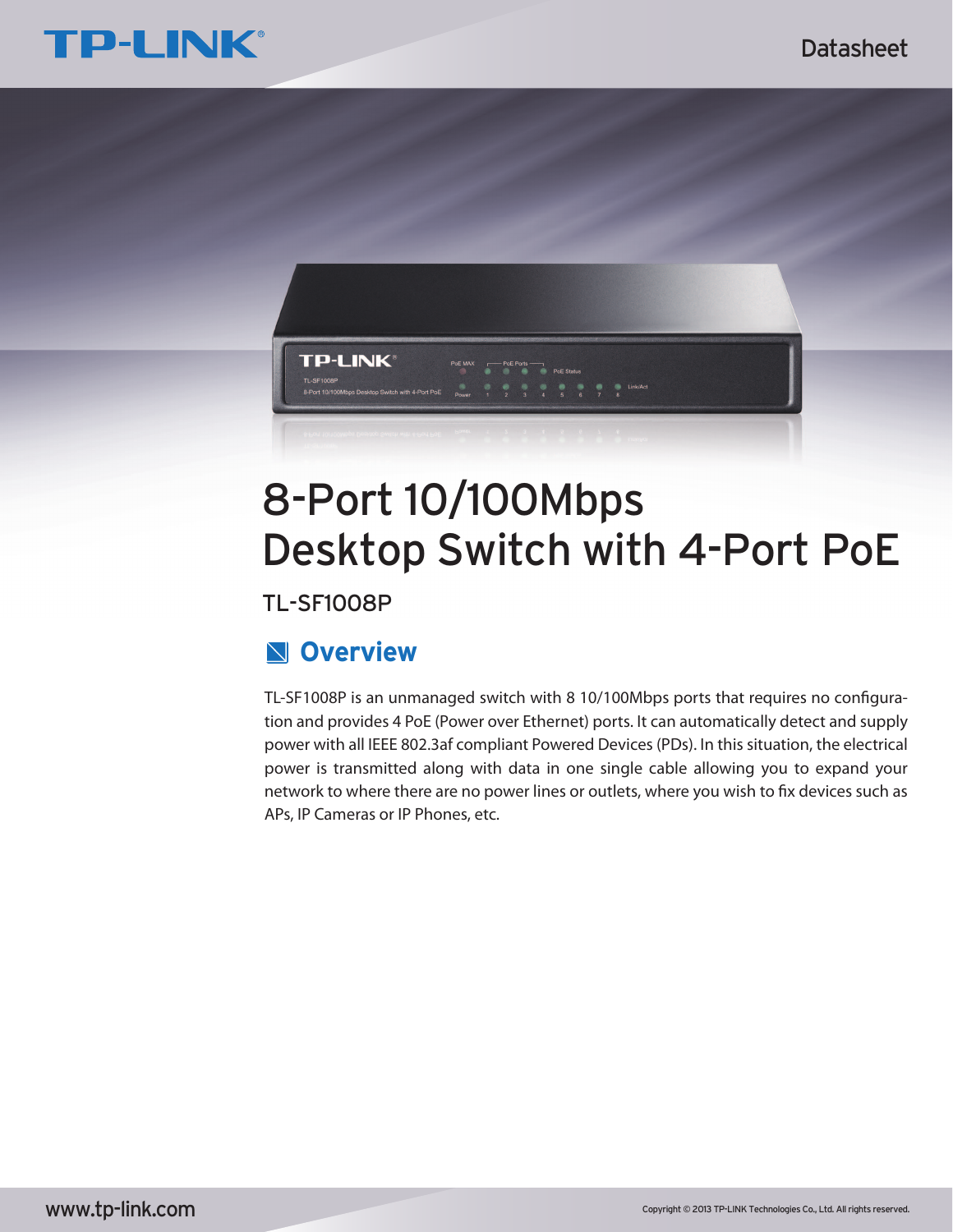# **TP-LINK®**

### **Power Over Ethernet**

- IEEE802.3af standards
- **Supports PoE power up to** 15.4W for each PoE port
- **Supports PoE power up to 57W** for all PoE ports
- **Supports priority function to** protect the system when the system power is overloaded

#### **High Performance**

- **Auto MDI/MDIX**
- **Auto-Negotiation**
- **Store and forward**
- $\blacksquare$  IEEE 802.3x flow control for Full-duplex Mode
- **Backpressure for Half-duplex** Mode
- 2k MAC address auto-learning and auto-aging

#### **Easy to use**

- **Plug and Play design**
- **Fanless design**



- $\blacksquare$ Details:http://www.tp-link.com/ support/Localesupport.asp
- German/Austrian/Swiss users are not included



## TL-SF1008P **8-Port 10/100Mbps Desktop Switch with 4-Port PoE**

## **Power Over Ethernet**

4 of the 8 Auto-Negotiation RJ45 ports (port 1 to port 4) of the switch support Power over Ethernet (PoE) function. These PoE ports can automatically detect and supply power with those IEEE 802.3af compliant Powered Devices (PDs).

## **-** Overload Arrangement

TL-SF1008P has the priority function which will help protect the system when the system power is overloaded. If all PoE PDs power consumption is  $>=$  57W, a priority will be arranged among the PoE ports, then the system will cut off the power of the lowest-priority port.

### **-** Port Priority Function

Priority (port  $1 =$  port  $2 =$  port  $3 >$  port 4): This function will help protect the system when the system power is overloaded. For example, port 1, 2 and 4 is using 15.4W (maximum power for per port is 15.4W); the system power is 46.2W in total. If there is an additional PD inserted to port 3 with 12W, and then the system will cut off the power of port 4 because of the overloaded power, this means port 1, 2 will use 15.4W, and port3 will use 12W, no power will be supplied to port 4.

## **Easy To Use**

TL-SF1008P is easy to install and use. It requires no configuration and installation. With desktop design, outstanding performance and quality, the TP-LINK 8-Port 10/100Mbps Desktop Switch with 4-Port PoE TL-SF1008P is a great selection for expanding your home or office network.